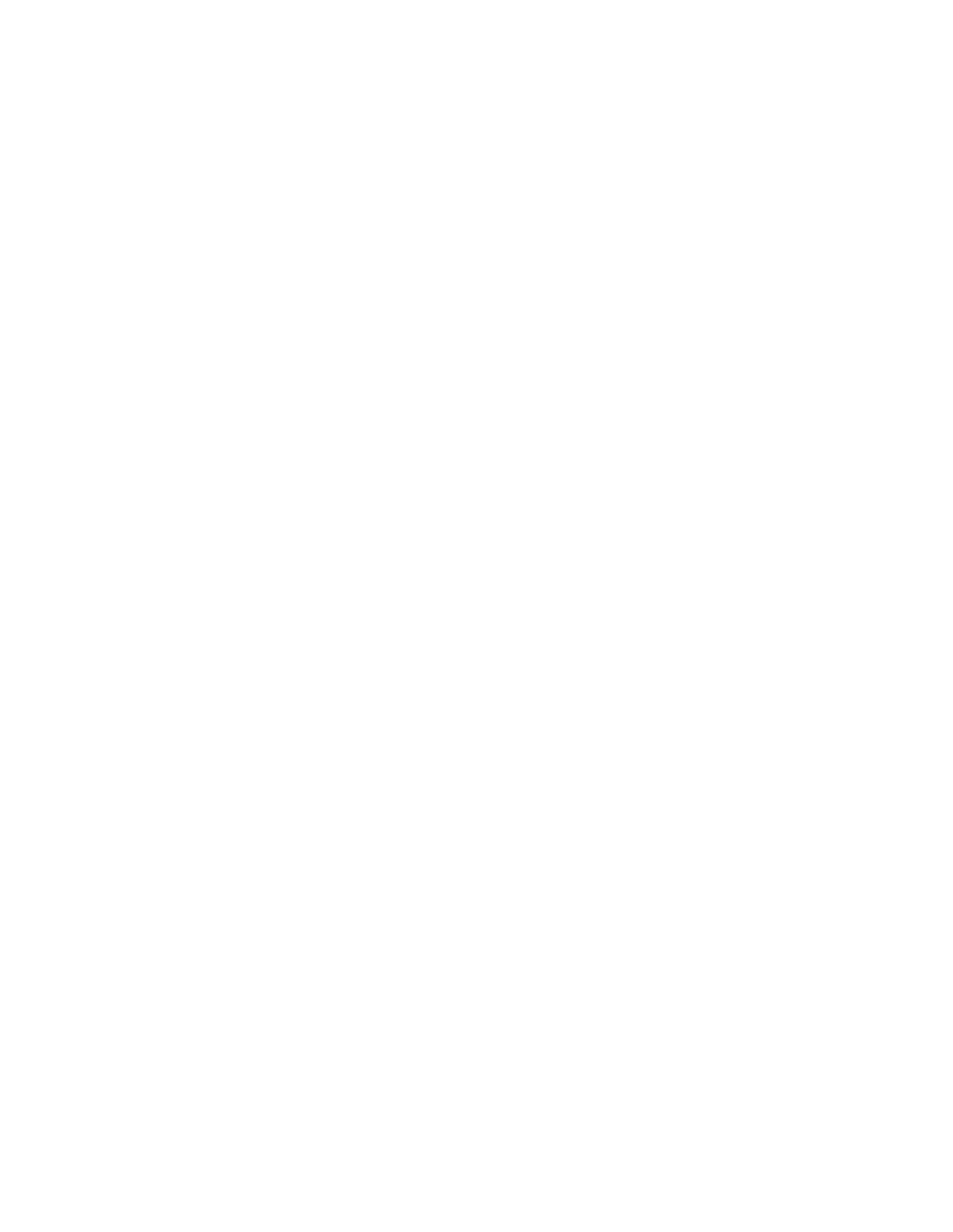#### **United Church of Christ, First Congregational** 11 West Main Street, Norwich NY 13815

## **Scholarship Application Deadline is April 15th**

| Name:      | Date:   |
|------------|---------|
| Address:   |         |
| Telephone: | E-Mail: |

Are you a member of this church?  $\Box$  yes  $\Box$  no

Are your parents members of this church?  $\Box$  yes  $\Box$  no

Are your grandparents members of this church?  $\Box$  yes  $\Box$  no

What do you think you have gained from your association with this church?

*College Students:* In what ways are you involved in churches or religious organizations at college?

| <b>High School Students Only:</b>                                                                              |                                                                           |
|----------------------------------------------------------------------------------------------------------------|---------------------------------------------------------------------------|
| Cumulative grade point average:                                                                                |                                                                           |
| SAT Scores: Critical Reading_________ Math________ Writing_______                                              |                                                                           |
|                                                                                                                | ACT Scores: English________ Math__________ Reading________ Science_______ |
|                                                                                                                |                                                                           |
| Cumulative academic average:                                                                                   |                                                                           |
|                                                                                                                |                                                                           |
| Major: Major: Major: Major: Major: Major: Major: Major: Major: Major: Major: Major: Major: Major: Major: Major |                                                                           |
|                                                                                                                |                                                                           |
| Cumulative grade point average______.                                                                          |                                                                           |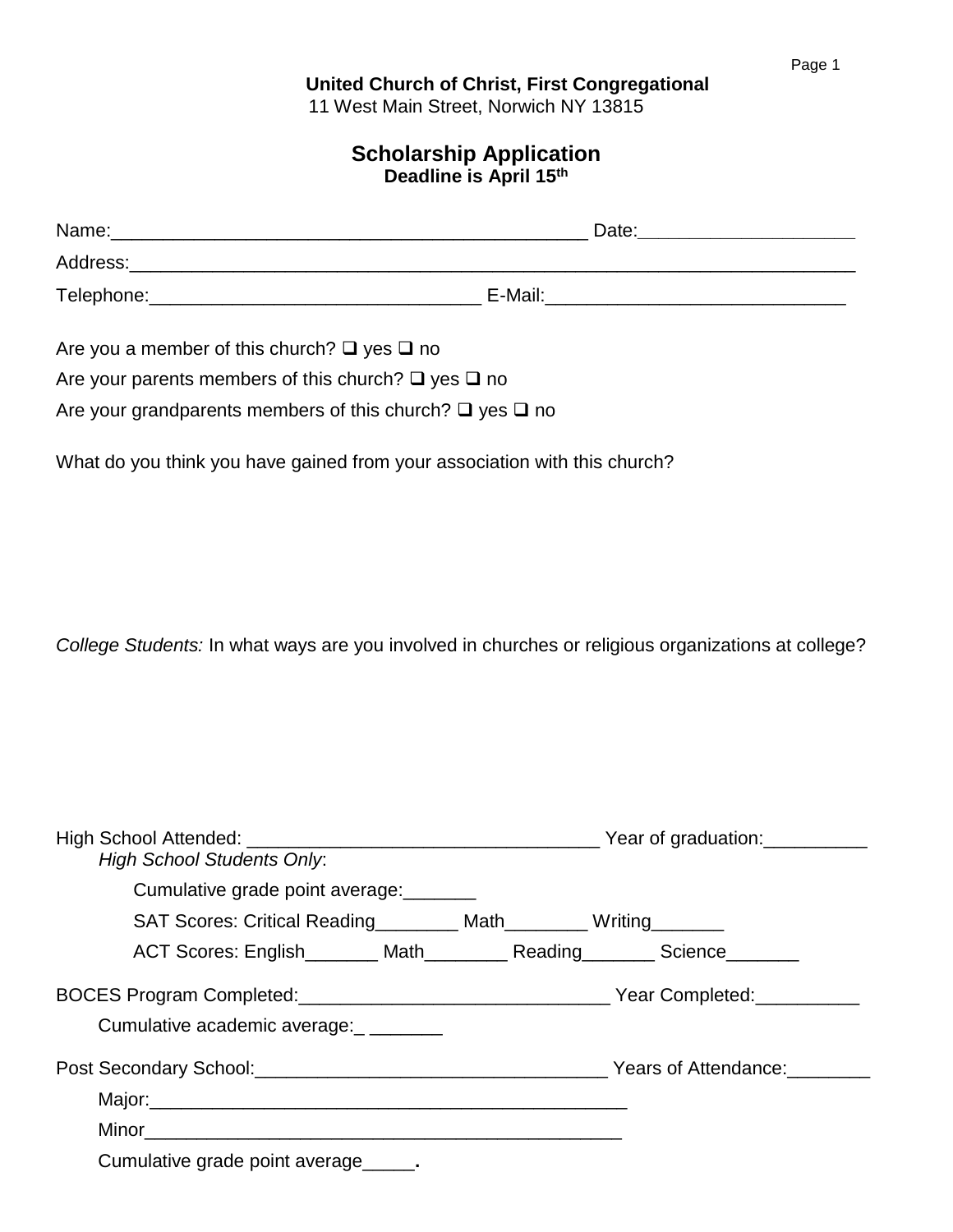| Name: |
|-------|
|-------|

What are your plans for the next academic year?

Have you filed the FAFSA this year?  $\Box$  yes  $\Box$  no

If yes, what is the family contribution determined from this form?\_\_\_\_\_\_\_\_\_\_\_\_\_

What are your total expected expenses for schooling next year?\_\_\_\_\_\_\_\_\_\_\_\_\_

What other financial aid (including loans, grants and work-study) are you receiving for next year? (List items separately)

Are there any special financial considerations that the scholarship committee should be aware of?

Are you planning to work while attending school? Explain.

What jobs have you had in the past 5 years?